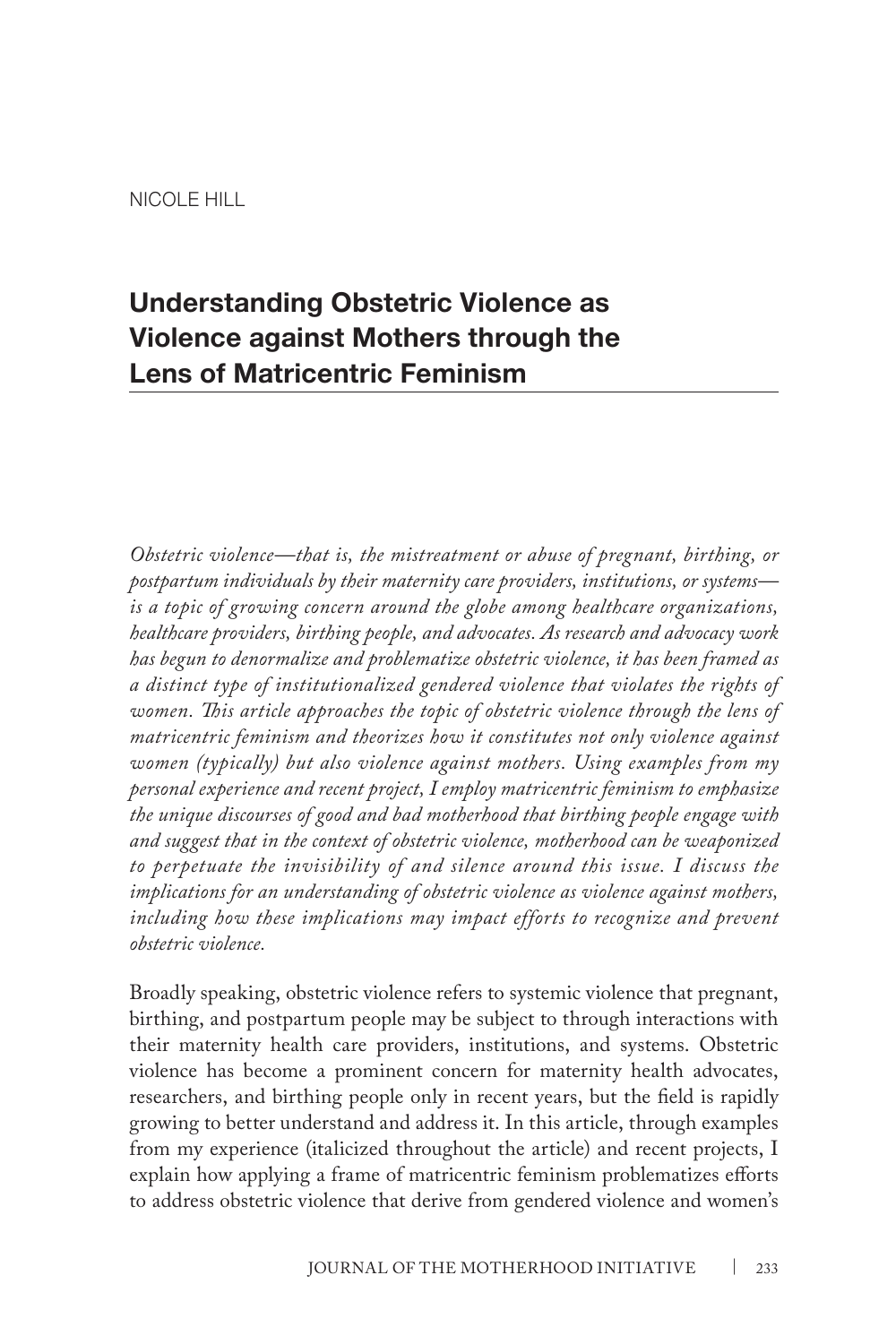rights paradigms. I discuss how through this frame, motherhood may be incidentally weaponized through discourses of good and bad motherhood to reinforce the barriers to recognizing and reporting obstetric violence.

I have birthed two children. During my first pregnancy, some of the first people to reference me by my newly acquired motherhood status were maternity care providers who I visited for prenatal care. These providers would make such comments as "how is mama doing today?" By virtue of the nearly microscopic fetus growing in my belly, I was no longer my named self; to my providers, I was "mama." I was no longer recognized as my own individual person with her own rights and agency but as part of this dyad. It was no longer understood to be just me in my body.

I have since seen this sort of framing happen again and again to peers as well in subsequent research, advocacy, and committee work contexts: maternity care providers—including physicians, midwives, nurses, doulas, and lactation consultants—referring to a pregnant or postpartum person by their motherhood. This is not of course to say that all maternity care providers refer to their patients and clients this way, but in my experience, it is not uncommon. However, when motherhood is invoked in such a way, it engages certain cultural meanings of motherhood that create implications for those who are being labelled this way, particularly in the context of a complex phenomenon, such as obstetric violence.

## **Understanding and Theorizing Obstetric Violence**

Over the course of my first birth, I experienced obstetric violence. The experience was surprising. Throughout my care experience, there were moments in which I was uncomfortable with some of the things that were happening, and increasingly throughout this process, I also felt as though the space for my agency was progressively shrinking. Once I was in labour and in the context of the hospital, the tone of the place and the interactions I had with staff—from the admitting clerk and porter who adamantly refused to allow me to walk to the labour and delivery unit and to the providers who attended me there—made me feel as though my agency was increasingly unwelcome, and my own willingness or ability to exercise it slowly wore down.

Obstetric violence is a topic of growing concern around the globe. Sometimes referred to as "mistreatment" or "disrespect and abuse" in childbirth (Diniz et al.), for the purpose of this article, I refer to these various terms under the umbrella term "obstetric violence." In 2014, the World Health Organization (WHO) released a statement on preventing and eliminating the mistreatment of women in childbirth, finding that it "not only violates the rights of women to respectful care, but can also threaten their rights to life, health, bodily integrity, and freedom from discrimination" (WHO 1). The statement points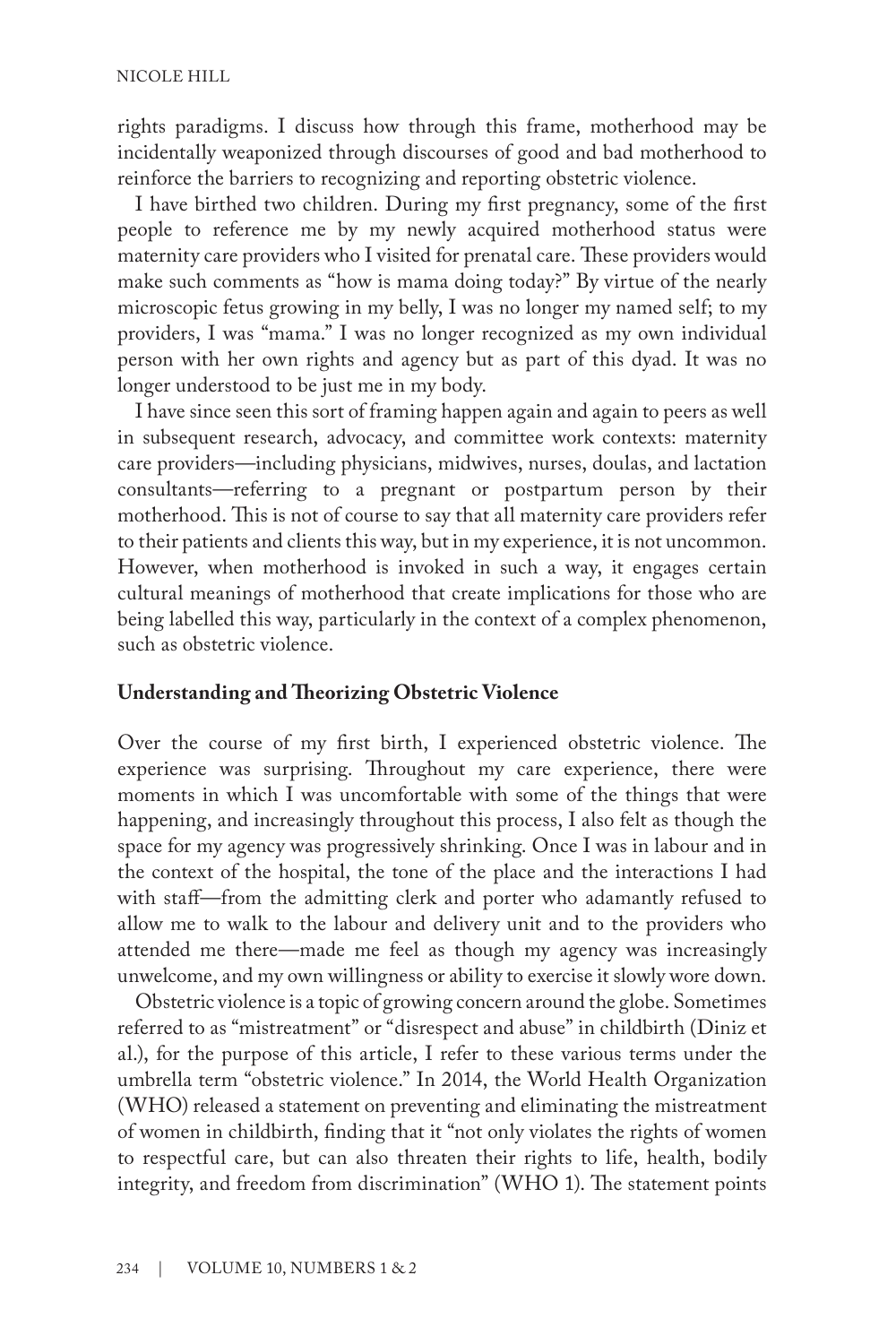to a growing and disturbing body of research on a worldwide problem that lists a range of reported types of mistreatment: physical and verbal abuse, humiliation, coercive or unconsented medical procedures, lack of confidentiality, failure to get fully informed consent, refusal to provide pain medication, gross violations of privacy, refusal of admission to health facilities, neglect of women during birth, and detention of women and infants in facilities after birth. In 2015, Meghan Bohren and colleagues published a typology of obstetric violence based on a meta-analysis of sixty-five studies from around the world that highlights specific acts that can be understood of as obstetric violence, ranging from micro-level provider interactions to macrolevel incidents, such as systemic failures of obstetric healthcare facilities and/ or systems. According to this typology, obstetric violence includes several categories of abuse: discrimination, lack of supportive care, neglect, denial of autonomy (such as medical procedures done in the absence of informed consent), and health system conditions and constraints. Together, the WHO statement and the typology by Bohren and her colleagues provide a robust range of incidents that fall under the umbrella of obstetric violence.

Little literature at this time tracks the prevalence of obstetric violence. In a very recent study on birthing people in the United States, Saraswathi Vedam and colleagues found that 17.3 percent of people surveyed reported experiencing one or more types of mistreatment. Based on the qualities of their sample, they suggest that an estimate of approximately 30 percent is likely more realistic for the general population (Vedam et al. 12). Another study focused on prevalence and based in Tanzania reveals that 15 percent of participants reported experiencing violence when they were asked three to six hours after birth while they were still in hospital; however, 70 percent of participants described violence when interviewed in their homes up to six weeks postpartum, and 84 percent of participants experienced at least some form of violence when the violence was measured only by the observations of a researcher present for the birth (that is, not basing the measurement on reports from the birthing person) (Sando et al.). This research points to the significance of both the timing of inquiries to birthing people about their experience (with perceptions of their experience as violent increasing over time), as well as to whether a subjective or objective characterization of violence is used as the measurement. No comparable prevalence data exist for Canada (where the author has given birth); however, recent media stories indicate experiences and awareness of the problem. The Canadian Broadcasting Corporation (CBC) has recently reported that hundreds of women contacted the network to share their stories of violence in maternity care (Burns-Pieper; CBC News). Known harms to birthing people stemming from obstetric violence include posttraumatic stress disorder, fear of childbirth, reluctance to seek healthcare, distrust between communities and health facilities, and, as a result, increased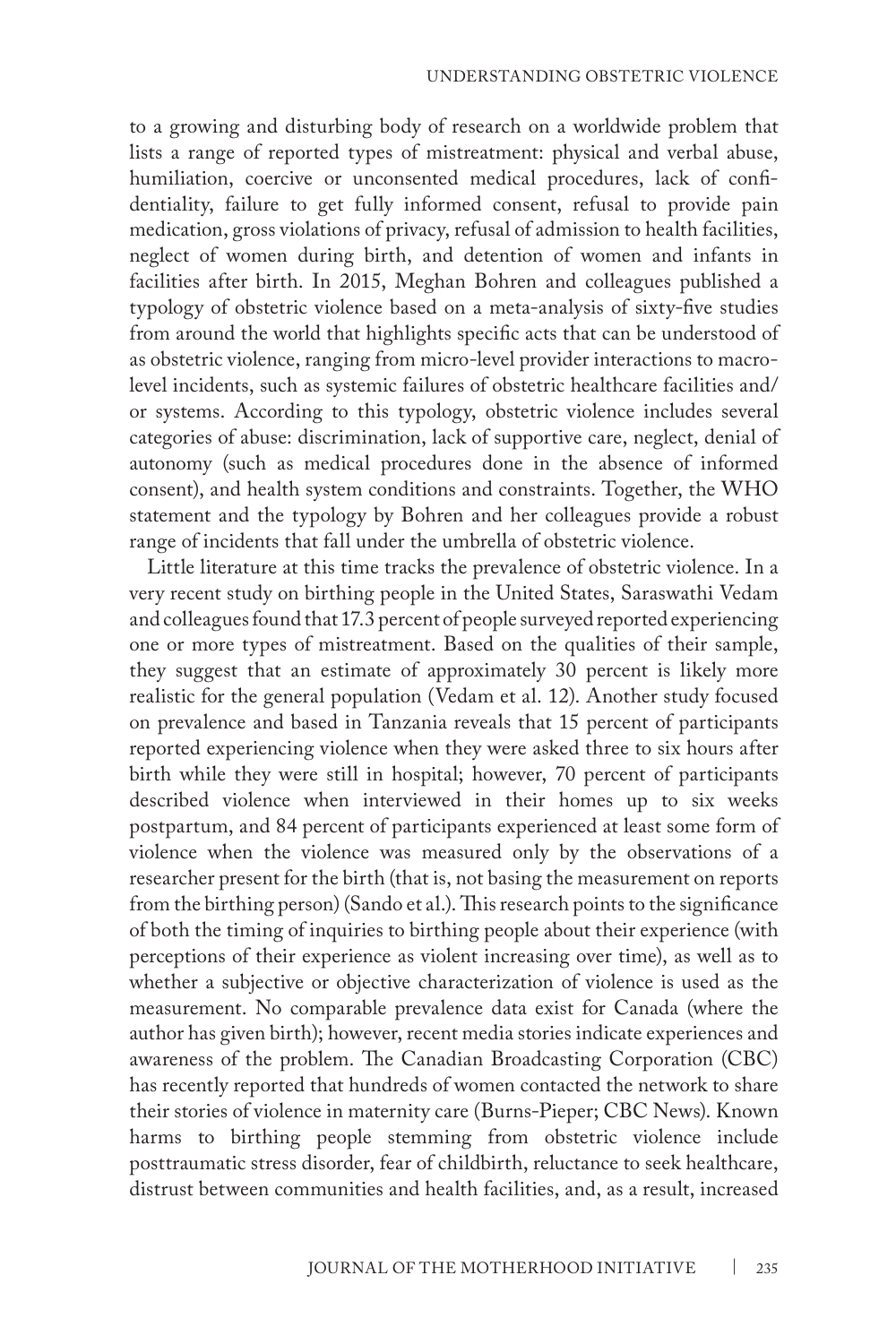maternal and perinatal mortality (Beck; Beck et al; Creedy et al.; Fawcus; Fernández; Forssén).

Lynn Freedman and Margaret Kruk argue that obstetric violence may be rendered invisible through its normalization by care providers and birthing people. Birth researcher Barbara Kitzinger has explained that birthing people who have had bad experiences in birth may be disinclined to report these events for a variety of reasons: in an effort to avoid thinking about them, if they suffer from feelings of guilt because they believe their reactions will not be validated or they feel they have no right to the emotions they have, or they think they must be "making a fuss about nothing … silenced because their emotions are perceived as trivial" (Kitzinger 67). These works addressing the tendency of obstetric violence towards invisibility are especially important in light of the influence of discourses of good and bad motherhood discussed below.

Beyond the framework of obstetric violence as a violation of basic human rights, other scholars point to obstetric violence as "a systemic problem of institutionalized gender-based violence" (Diaz-Tello 56-57). Michelle Sadler and her colleagues argue that obstetric violence is not just violence against patients in healthcare contexts; rather, it is a type of gendered violence in which gender ideologies and the gendered nature of maternity care play a role. Through these respective frameworks of basic human rights and gendered violence, scholars demonstrate two (sometimes overlapping) approaches to problematizing obstetric violence.

Although obstetric violence continues to remain invisible in some contexts, certain states have deemed it such a significant issue as to create legislation in an effort to prevent it. Legislation passed by the government of Venezuela in 2007 regarding obstetric violence describes the phenomenon as

the appropriation of the body and reproductive processes of women by health personnel, which is expressed as dehumanized treatment, an abuse of medication, and to convert the natural processes into pathological ones, bringing with it loss of autonomy and the ability to decide freely about their bodies and sexuality, negatively impacting the quality of life of women. (qtd. in D'Gregorio 201)

Again, this law demonstrates the approach to obstetric violence as a violation of women's rights and provides additional criteria that can be incorporated into a broad understanding of the phenomenon.

There is, of course, a long history of patriarchy's impact on maternity care, including the medicalization of pregnancy and birth (Woliver; Zadorozny). In obstetric violence, birthing people (typically identified as women<sup>1</sup>) are oppressed under the guise of patriarchy and structural gender inequality, which violates the rights of birthing people to autonomy and to respectful healthcare and so on. Here, however, the work falls short of recognizing the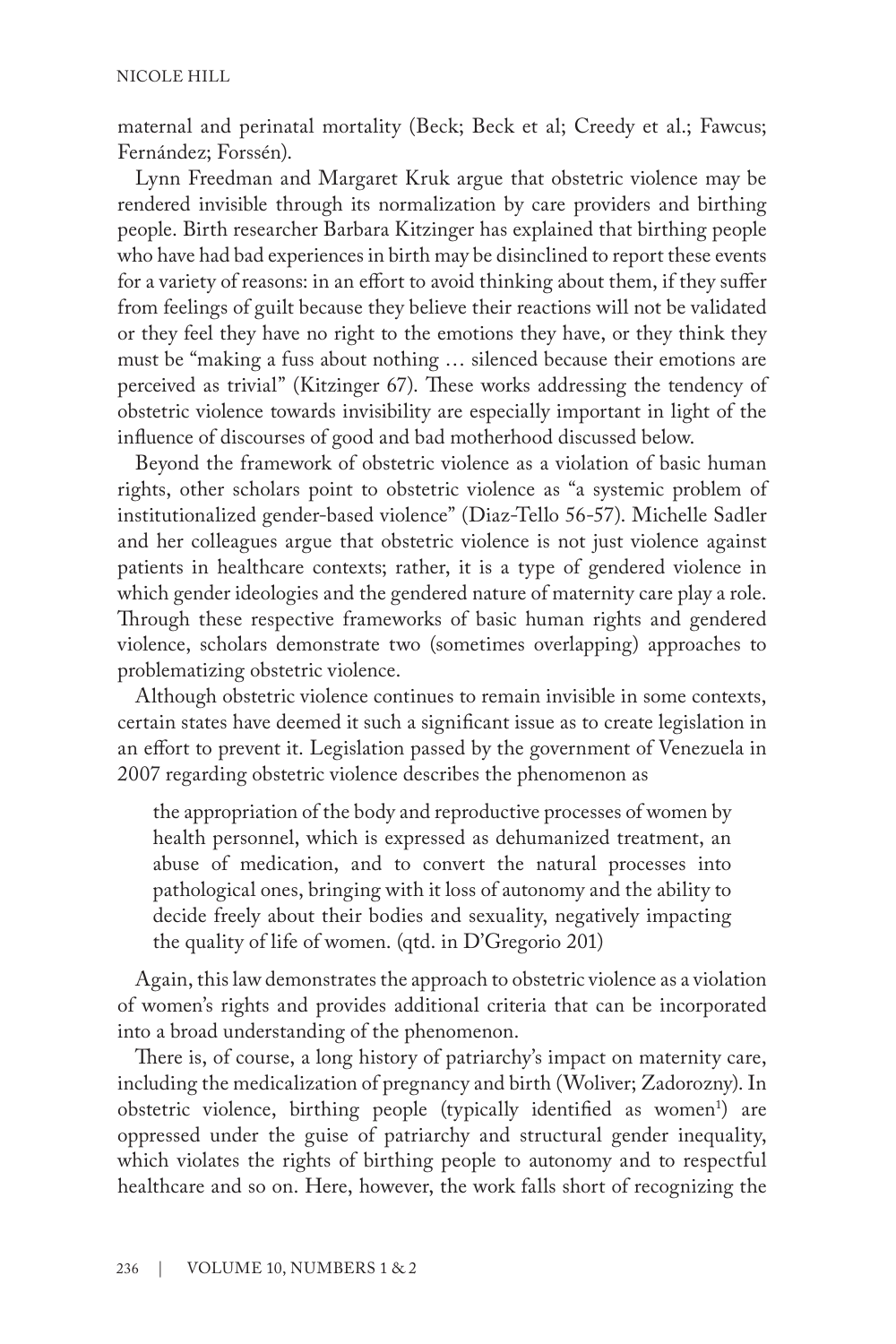role of motherhood as a construct and its role for understanding (and ultimately addressing) obstetric violence. By engaging the construct of motherhood as it directly speaks to the relationship between the birthing person and the infant, these incidents can be understood not just as acts of gender-based violence but as violence against mothers.

#### **Obstetric Violence, Gender, and Motherhood**

After the delivery, while I lay on an operating table in shock (not medical but psychological), my baby in the nursery being cared for by my partner, a physician repaired the birth injury I suffered during the delivery while a student she had called in to observe stared dutifully at my crotch. The physician explained to the student how to best sew "mom's tissues" back together, and when they finished, they and the other healthcare professionals left, saying "Congratulations, mom."

Both the WHO statement and Venezuela law cited above put forth a rightsbased framework for interpreting obstetric violence, which emphasizes the breach of birthing people's inherent rights to life, health, bodily integrity, and freedom from discrimination that occurs during obstetric violence. These texts (and the research and theorizing that have subsequently risen from them) drive forwards future research and advocacy work intended to address and prevent obstetric violence; however, this paradigm of obstetric violence as gendered violence neglects a significant theme that shapes discourse around birth: motherhood. This is the area where matricentric feminism reveals a significant gap present in much of the work on obstetric violence to date: how ideas and beliefs about motherhood affect our understandings of what obstetric violence is and who can (or should) complain about it. Andrea O'Reilly explains that matricentric feminism builds on a more general feminism but places its emphasis on the unique category of "mother"; it focuses on the unique issues that mothers face by virtue of their motherhood, which are distinct from the oppression and marginalization that all woman may experience. The concept of motherhood is complex with implications beyond pregnancy and birth, for the purpose of this paper the focus is largely on mother as a construct that understands birthing people in relation to the infant they have carried and given birth to.

Lindal Buchanan discusses the complex meanings that the idea of "mother" brings to any discourse as well as the complex conceptualization that understands "mother" and "woman" with distinct connotations. For example, she explains that in rhetoric, "woman" connotes self-centredness, immorality, hysteria, irrationality, extreme emotion, weakness, and self-indulgence, whereas "mother" connotes children, morality, and self-sacrifice. Individuals are placed on what Lindal calls the "woman/mother continuum," which results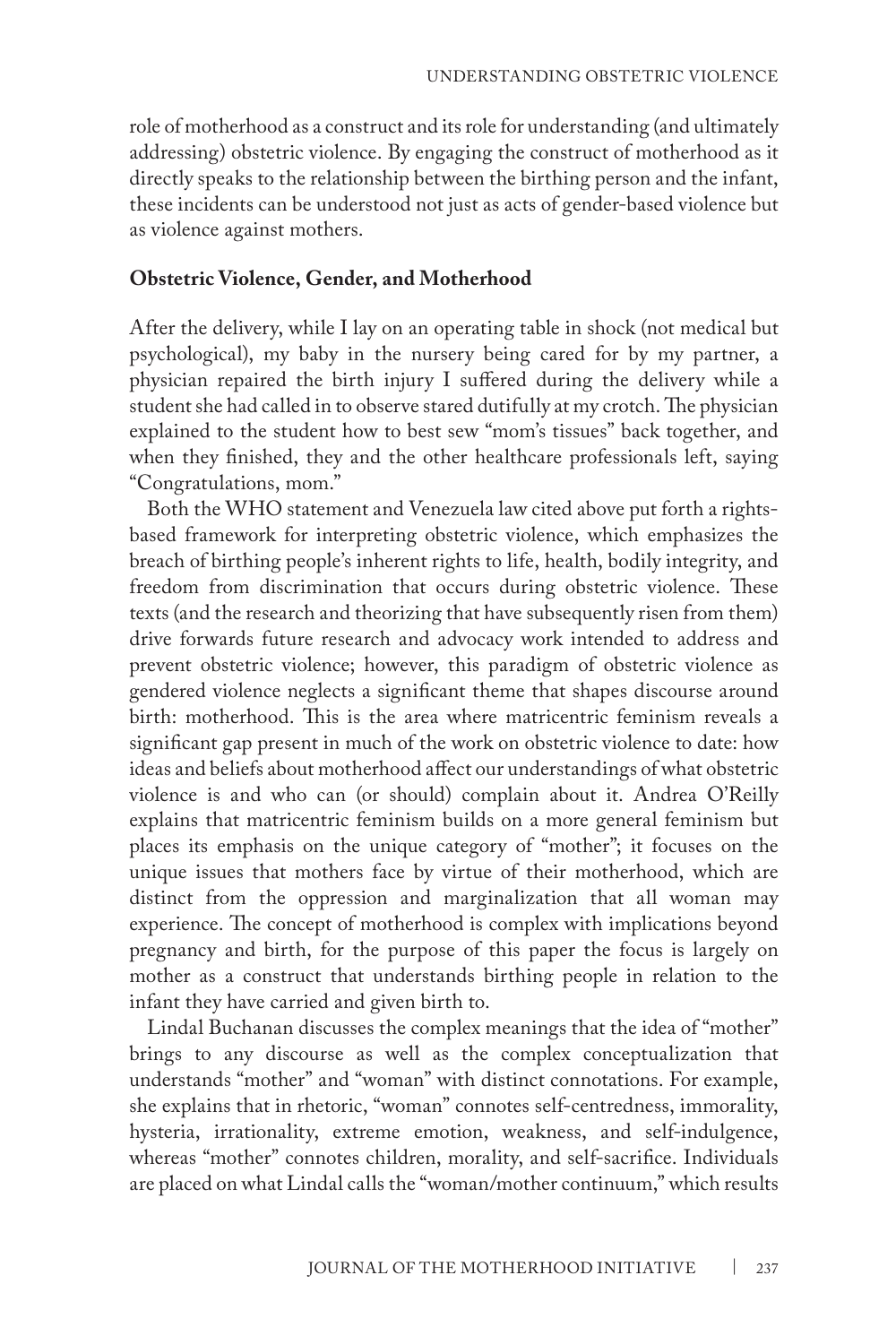in different interpretations of them and their behaviour (7-9). Similarly, O'Reilly explains that her students generally describe mothers as "altruistic, patient, loving, selfless, devoted, nurturing, cheerful"; they "put needs of [their] children first" (12-13). Mothers do not have "a life before or outside of motherhood." (13).

Other scholars reiterate that good mothers are selfless, place their children above themselves in all contexts, and also submit themselves to the instruction of experts relating to their motherhood. Susan Chase and Mary Rogers explain that a good mother "follows the advice of doctors and other experts" (30), whereas Jane Ussher specifies that "rigorous body management and adherence to medical discipline are the unquestioned tasks of the pregnant and birthing woman—failure to adhere to these practices positioned as negation of the needs of the unborn child, sign of a 'bad mother', [is] a position few women willingly adopt" (151). But if a good mother is selfless and obeys the advice of doctors, can a good mother have rights in obstetric care? If a woman exercises and fights for her rights to health and to her body, does that make her a lesser (or worse yet a 'bad') mother?

Approaching obstetric violence through matricentric feminism reveals that arguments problematizing obstetric violence which rely on the gendered violence/violation of birthing people's rights frameworks may place victims of obstetric violence at odds with constructions of good (selfless) motherhood. Mothers may be framed as bad mothers if their complaints of obstetric violence frame them as insufficiently selfless or as putting their birth experience above the health of their baby. On top of that, if mothers are expected to follow experts' instructions (in this case maternity care providers) in birth, their refusal to accept this treatment may similarly contradict this expectation of obedience.

# **The Woman-Mother Continuum in Obstetric Violence Media Coverage as Exemplifying Weaponized Motherhood**

Even today what strikes me as one of the most interesting parts of my experience is how grateful I was to my providers immediately after the birth. I felt grateful towards the people who earlier in labour had seemed rushed and even sometimes annoyed at having to help me, despite my efforts to behave as a good patient would—to try and avoid taking too much of their time in light of their obviously heavy workload. I felt an overwhelming duty to thank them before they rushed off to other responsibilities. I wanted to thank the people who had grabbed me and shouted at me, and whose hands I had desperately attempted to push away.

In recent media coverage on obstetric violence, the tension between birthing people's rights versus motherhood is on full display. In 2016, the CBC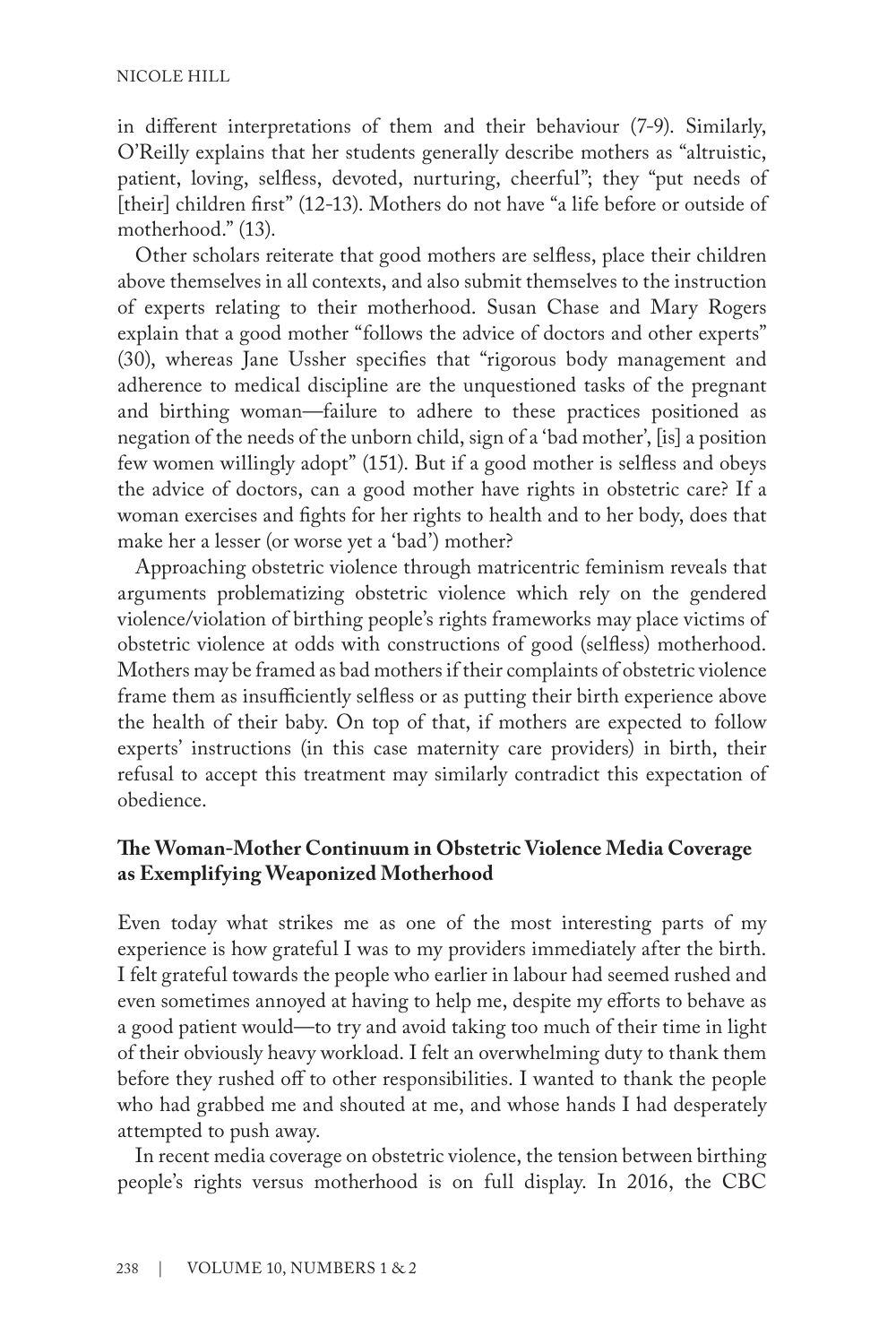produced a series of investigative news stories exploring women's complaints of obstetric violence (referred to as mistreatment in maternity care in the stories). Some of these stories were televised, and all of the coverage was made available online; viewers could post their comments to the stories posted on CBC's social media page (CBC News, "Untitled Facebook Post"). Whereas some of the posts empathized with the abusive experiences the interviewees were sharing, including many individuals who posted about their own violent and abusive maternity care experiences, other posts drew on the discourses of good and bad motherhood to criticize the interviewees who were telling their stories of mistreatment. One commenter described her own birth and the role of the maternity care provider's expertise to treat and reassure her, "and more importantly to deliver [her] baby safely" (CBC News, "Untitled Facebook Post")—a sentiment that subjugated her own experience and healthcare, and reinforced the selfless mother construct. Other comments placed the victims of obstetric violence in a different location on the women-mother continuum to negatively reflect on their complaints. One such comment began by stating "this article is about spoiled people for the most part" and drew on connotations of women as weak and self-indulgent in response to their complaints that they were mistreated by maternity care providers during childbirth (CBC News, "Untitled Facebook Post").

In another of the CBC reports, one interviewee discusses how her maternity care providers increasingly pressured her to consent to a procedure by telling her that she was harming her baby by refusing the procedure. In this example, the expectation that a mother be selfless is mobilized in order to pressure a patient into consenting to a procedure that they had initially refused (CBC News, "Diana Swain").

During a research project I recently completed, one doula explained to me that when a healthcare provider uses what she calls "the dead baby card" (the threat that whatever the birthing person was refusing to do would kill their baby), they are no longer providing information about risks and benefits of a given procedure; instead, the health of the baby is being used to guilt or scare an individual into compliance. In the case of obstetric violence, then, motherhood can be weaponized to exercise control and gain compliance of birthing individuals. The use of the labels "mom" and "mama" to describe and engage with pregnant, birthing, or postpartum women is one example of how motherhood may be invoked to reinforce the expectation of that these individuals should conform to the normative understandings of good and compliant motherhood.

The examples discussed above demonstrate how motherhood can be leveraged against individuals who disagree with care providers and those who publically decry the obstetric violence they are subjected to. If other birthing people have internalized these discourses of good and bad motherhood, they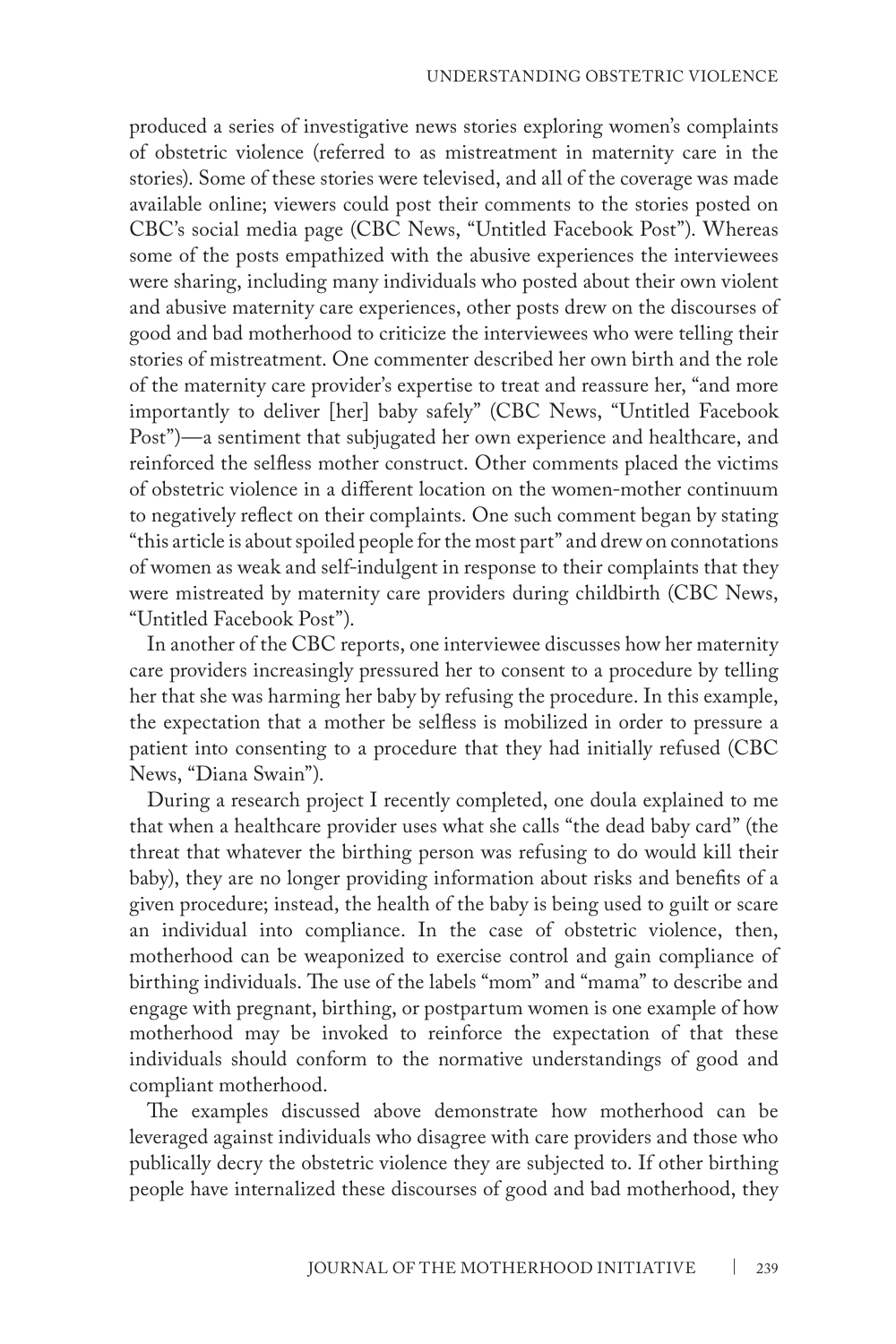may contribute to obstetric violence's tendency towards invisibility, wherein individuals do not recognize their treatment as obstetric violence, nor do not feel that they can express concerns about the treatment they have experienced without potentially subjecting themselves to the label of bad mother.

If motherhood is weaponized to silence and control women regarding maternity care and obstetric violence, and if researchers problematize obstetric violence by adopting paradigms that do not account for the complexity of motherhood, its relation to obstetric violence, and the barriers it may create to recognize and speak out against obstetric violence, what hope is there towards ending the violence?

## **Concluding Thoughts**

Immediately after my obstetric violence experience, I did not characterize it as violent. In the immediate hours and days afterwards, I knew I was uncomfortable with some of the things that had happened, but ultimately I felt grateful that my child and I survived the experience. Over time, I came to reflect on the experience more critically, and I allowed myself to consider that I had suffered violence. I recognized that I had been treated badly and that the sort of treatment I had been subjected to should not have happened. And such feelings did not make me a bad mother or less grateful that my child and I had survived.

Matricentric feminism provides an opportunity to begin breaking down barriers towards recognizing and addressing obstetric violence; it helps to recognize that mothers face unique challenges and forms of oppression that have significant implications related to obstetric violence. In recognizing this, we may be able to deweaponize advocacy strategies and ensure that normative discourses of motherhood are not potentially restricting birthing people from fighting for their rights to prevent obstetric violence.

It is also important to note that the WHO recognizes that teens, unmarried people, people of low socioeconomic status, people from ethnic minorities, migrant people, and people living with HIV are particularly likely to experience disrespectful and abusive treatment, which highlights the intersectional nature of the oppression that birthing individuals may experience. There are numerous sources that highlight the complex intersectional oppression birthing people from specific types of marginalized groups experience (Bridge; Chadwick; Chalmers and Omer-Hashi; Smith-Oka; Vedam et al). Though not the focus of this article, the complexities of these intersectional forms of oppression are also important in shaping advocacy work done to prevent obstetric violence. Another important consideration to discuss is the binary gender construction that serves as the basis for much of the work on women and birth and women and motherhood. Although birth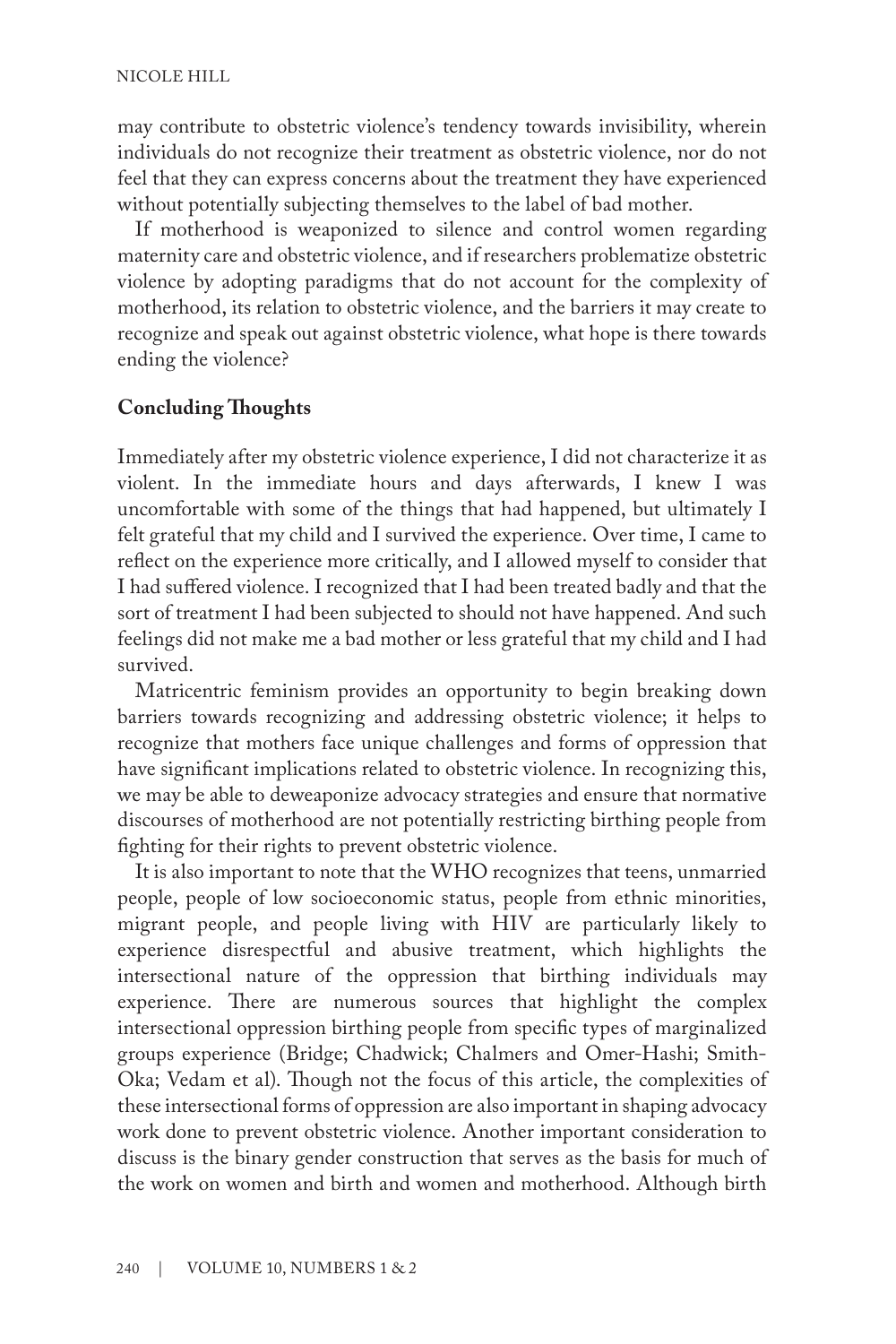may be normatively conceived as a woman's task and those individuals who give birth may be understood to be mothers, the reality, of course, is that individuals who do not identify as women give birth and those individuals who give birth may not come to identify as mothers. Such is the complexity of navigating childbirth as a space that all at once may defy and still be shaped by binary gender norms.

This article also does not suggest that obstetric violence begins and ends with the bad behaviour of a few healthcare providers. Sadler and her colleagues argue that understanding obstetric violence is not as simple as a "limited focus on victims (women) and victimisers (health professionals)" (51). They explain that broader factors, including socialization that normalizes types of violence and power inequalities between groups, must be considered as well as healthcare professional curriculum, in which "the acceptance of norms, corporate discipline and punishment plays a central role" (51). Moreover, the poor working conditions that many healthcare workers have to contend with and which influence incidents of violence must be addressed (51). Furthermore, Cheryl Beck and Robert Gable have shown that exposure to obstetric violence not only harms the birthing people who experience it directly but may also traumatize healthcare providers who have secondary exposure to it.

By using a critical framework informed by matricentric feminism, which incorporates the significance of motherhood as a unique intersection of oppression as well as a gendered and constructed experience, advocates and researchers can deweaponize efforts to address obstetric violence. This approach would permit birthing people the space to speak out against bad birth experiences and obstetric violence while circumventing the illusion of the good and selfless mother and the concomitant label of 'bad mother' for those who assert their own interests and agency.

#### **Endnote**

1. Although birthing people are typically identified as women, there are individuals who give birth but do not identify as women, for example trans people who become pregnant and give birth as well as nonbinary individuals. This article uses the language "birthing people" to recognize these individuals as well, and it builds on the idea that pregnancy and birth themselves are often understood as womanly, which render birthing people vulnerable to gender-based violence. Furthermore, research demonstrates that various social categories and other factors beyond gender (including race, age, and socioeconomic status) also influence individual risk for obstetric violence (Vedam et al.). These factors present an important avenue to understand how intersectional forms of oppression relate to obstetric violence; however, that level of analysis is beyond the scope of this article.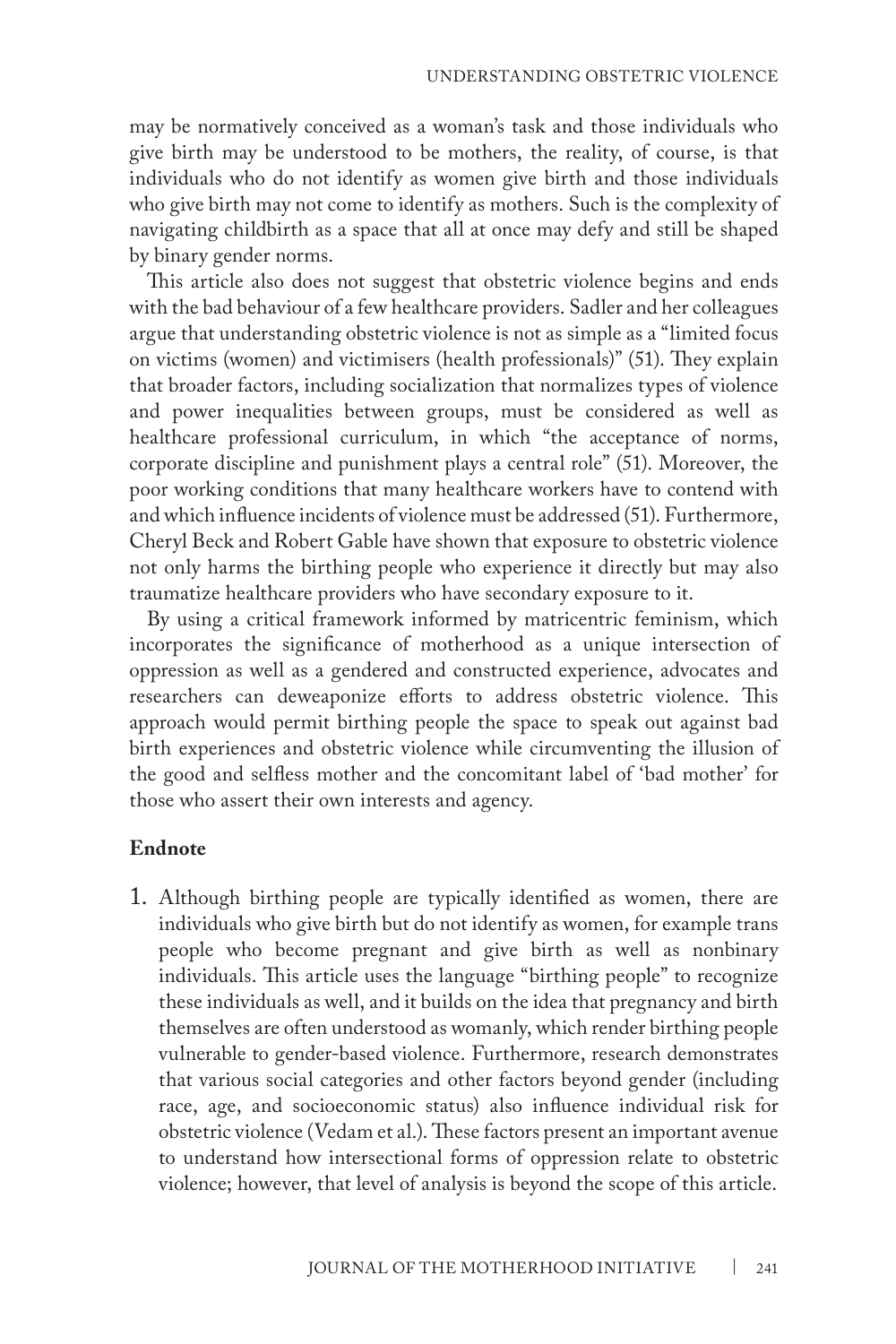# **Works Cited**

- Beck, Cheryl Tatano. "Birth Trauma: In the Eye of the Beholder." *Nursing Research*, vol. 53, no. 1, 2004, pp. 28-35.
- Beck Cheryl Tatano, and Robert K. Gable. "A Mixed Methods Study of Secondary Traumatic Stress in Labor and Delivery Nurses." *Journal of Obstetric, Gynecologic, and Neonatal Nursing,* vol. 41, no. 6, 2012, pp. 747-60.
- Beck, Cheryl Tatano et al. "Posttraumatic Stress Disorder in New Mothers: Results From a Two-Stage US National Survey." *Birth*, vol. 38, no.3, 2011, pp. 216-27.
- Bohren, Meghan A., et al. "The Mistreatment of Women During Childbirth in Health Facilities Globally: A Mixed-Methods Systematic Review." *PLoS Medicine*, vol. 12, no. 6, 2015, pp. 1-32.
- Burns-Pieper, Annie. "Advocates, Experts, and Mothers Call for Action on the Mistreatment of Women in Childbirth." *CBC*, 19 Nov. 2016, www. cbc.ca/news/investigates/childbirth-mistreatment-reaction-1.3857635 2016. Accessed 2 July 2019.
- Buchanon, Lindal. *Rhetorics of Motherhood*. Southern Illinois University Press. 2013.
- CBC News. "Untitled Facebook Post." *Facebook*, 7 Nov. 2016, www.facebook. com/cbcnews/videos/10154807180394604/. Accessed 2 July 2019.
- CBC News. "Diana Swain Answers Your Questions About Alleged Mistreatment and Abuse in Delivery Rooms in Canada." *YouTube*, 21 Nov. 2016, www.youtube.com/watch?v=UqGUvq1EUes. Accessed 2 July 2019.
- Chadwick, Rachelle. "Ambiguous Subjects: Obstetric Violence, Assemblage, and South African Birth Narratives." *Feminism & Psychology*, vol. 27, no. 4, 2017, pp. 489-509.
- Chalmers, Beverley, and Kowser Omer-Hashi. "432 Somali Women's Birth Experience in Canada after Earlier Female Genital Mutilation." *Birth: Issues in Prenatal Care*, vol. 27, no.4, 2000, pp. 227-34.
- Chase, Susan E., and Mary F. Rogers. *Mothers & Children: Feminist Analysis and Personal Narratives.* Rutgers University Press: 2001.
- Creedy, Debra K., et al. "Childbirth and the Development of Acute Trauma Symptoms: Incidence and Contributing Factors." *Birth*, vol. 27, no. 2, pp. 104-111.
- D'Gregorio, Rogelio Pérez. "Obstetric Violence: A New Legal Term Introduced in Venezuela." *International Journal of Gynecology and Obstetrics,* vol. 111, pp. 201-202, 2010.
- Diaz-Tello, Farah. "Invisible Wounds: Obstetric Violence in the United States." *Reproductive Health Matters*, vol. 24, 47, 2016, pp. 56-64.
- Diniz, Simone Grilo, et al. "Abuse and Disrespect in Childbirth Care as a Public Health Issue in Brazil: Origins, Definitions, Impacts on Maternal